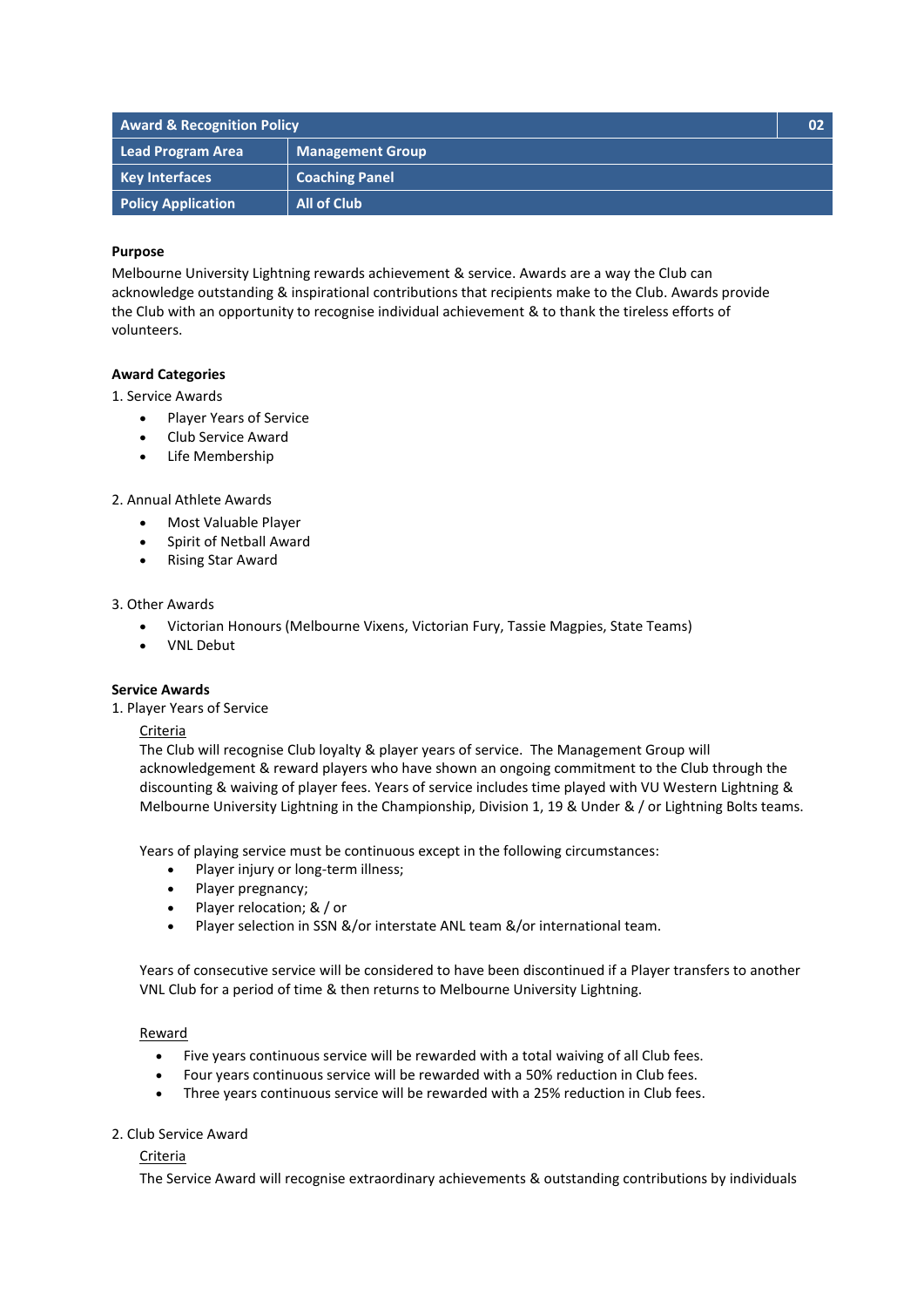to the Club. The Management Group will consider nominations on individual merit. Nominations can be made by members of the Club & / or the Management Group. In general, it is expected that the nominees:

- Are held in high esteem & recognised as ambassadors of the Club.
- Have made a significant contribution to the Club in playing, coaching, officiating, administrative service or any other area that has made a significant impact.

There are no time frames for service & all areas of service will be considered.

### Nominations

The Management Group will at least six (6) weeks prior to the Annual Awards, or other date as determined by the Management Group from time to time, call for nominations for the Service Award. Nominations are to be considered by a selection panel established by the Management Group.

### Award

Award recipients will receive a Service Award Pin & gift. The Club will cover costs associated with a Recipient & their guest attending the Awards so that they may accept their Service Award.

### 3. Life Membership

### **Criteria**

The Life Membership Award will recognise continuous service to the Club over a 10 year period in playing, coaching, officiating, administrative service or any other significant voluntary capacity.

### Nomination**s**

The Committee of Management (COM) will at least six (6) weeks prior to the Annual Awards, or other date as determined by the COM from time to time, call for nominations for the Life Membership. Nominations are to be considered by a selection panel established by the COM.

## Award

Award recipients will receive a Life Membership Pin & gift. The Club will cover costs associated with a Recipient & their guest attending the Awards so that they may accept their Life Membership.

## **Annual Athlete Awards**

#### 1. Most Valuable Player Award

Criteria

This Award is to honour the most outstanding player of each team as voted on by the Team Coaches.

- The winner must be a paid up financial member of the Club.
- The winner must have played the majority of quarters in the team for which they have won the award.
- The player with the highest number of votes will be declared the winner of the Award.
- The player with the second highest number of votes will be declared the runner-up.
- In the event that one or more players are tied on votes, the Award will be shared.

#### Voting

After each VNL match (including finals) votes will be given on a 3-2-1 basis, where 3 points is allocated to the player deemed to have been most outstanding; 2 points to the next best player; & 1 vote to the third best player. Those required to vote each week are:

- Team Senior Coach
- Team Assistant Coach

The Team Manager will collect the sealed voting envelopes from the Team Coaches at the completion of each match. The votes are to be collated by the Club Administrator on a weekly basis. Recipients of match votes is confidential & will not be communicated to other persons.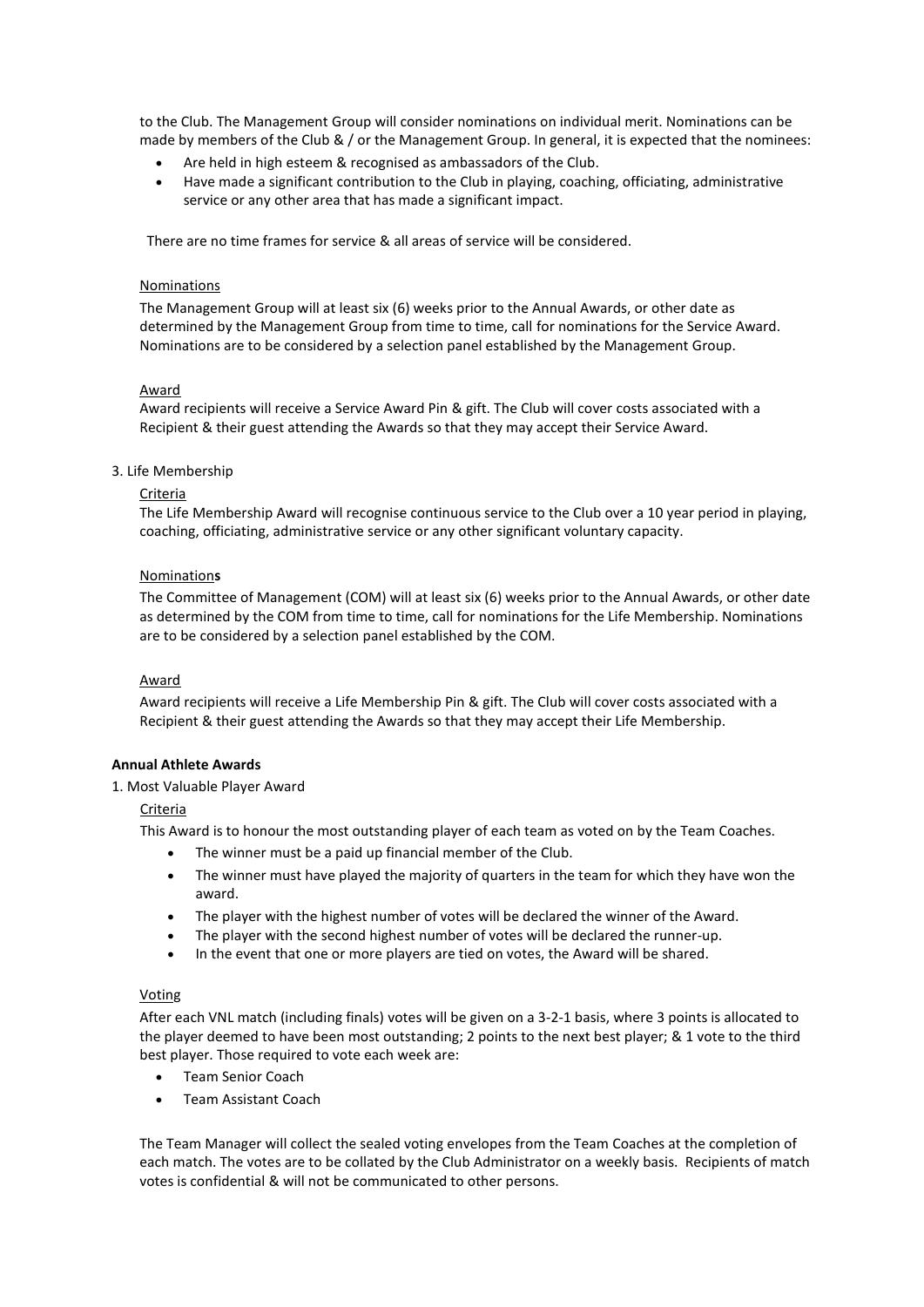# Award

Player will receive a plaque.

The Championship Most Valuable Player Award will be known as the *Meredith Ball Award*.

## 2. Rising Star Award

This Award is to honour the most outstanding 21 & Under player voted on collectively by all members of the Club coaching panel.

## Criteria

- The winner must be 21/u in the year of the award.
- The winner must have represented Victoria in a representative team in the year of the award &/or
- The winner must be deemed to have the potential to represent the Club at Championship level

## **Voting**

At the completion of the VNL season & Parkville autumn season (including finals) each coach will nominate 3 recipients. Nominees will be ranked from 3 – 1, where 3 points is allocated to the player deemed to be the most outstanding award recipient; 2 points to the next outstanding player; & 1 vote to the third most worthy player.

The entire Club coaching panel across all four teams is required to vote. Coaches may vote for players outside of their team. In the event that players are tied on votes, the Management Group will make the final decision. No recipient may receive the award twice. The award may not be shared.

## Award

Player will receive a plaque.

The Award will be known as the *Brooke Thompson Rising Star Award.*

## 3. Spirit of Netball Award

This Award is to recognise a player that has made a significant contribution to her team as per the award criteria. This award does not recognise playing ability or most valuable player votes accrued by any given player. A player receiving this award is also entitled to win one of the team most valuable player awards.

## Criteria

| <b>Passion</b>                          | <b>Teamwork</b>                         | <b>Integrity</b>                                      | <b>Excellence</b>           | <b>Accountability</b>                      |
|-----------------------------------------|-----------------------------------------|-------------------------------------------------------|-----------------------------|--------------------------------------------|
| Enthusiasm &<br>commitment to a<br>goal | Supporting others                       | Doing what they said<br>they would do                 | Striving for<br>improvement | Taking responsibility<br>for their actions |
| A positive & can-do<br>attitude         | Leading by example                      | Doing the right thing<br>(even though it was<br>hard) | Contributing a new<br>idea  | Focusing on the<br>solution                |
| Dedication                              | Helping out when<br>they didn't have to | Communicating<br>honestly &<br>respectfully           | <b>Outstanding results</b>  | Going above &<br>beyond their job          |
| Striving for<br>improvement             | Going above &<br>beyond                 | Upholding the team<br>values                          | Achieving a goal            | Helping others                             |

Votes will be collected from:

- Team Head Coach
- Team Assistant Coach
- Team Manager